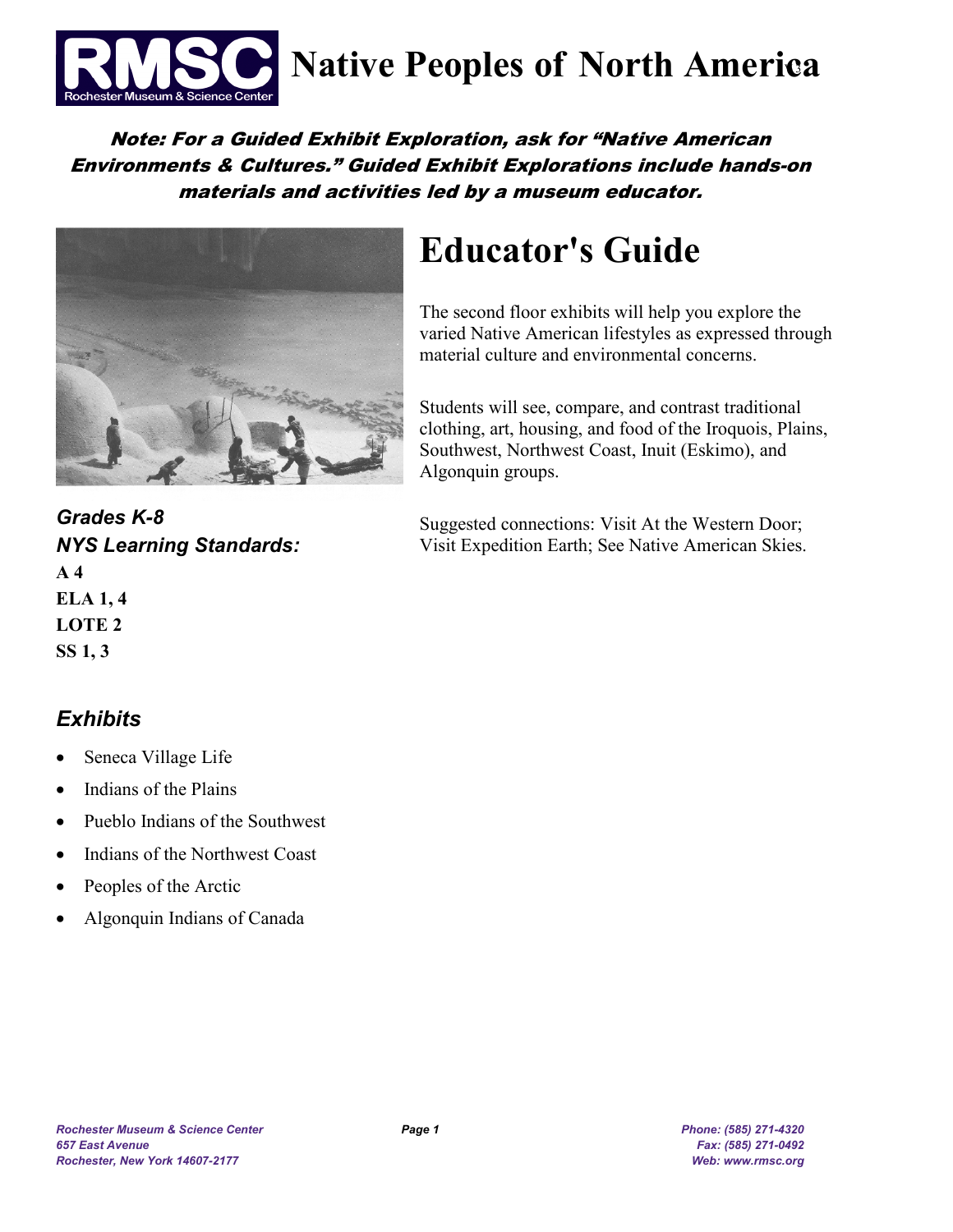## *Curriculum Focus:*

#### **Grade K:**

- What are some of the basic needs and wants of families and how can these be satisfied through the community?
- What are some of the changes that occur in the natural world and what is their effect on wild animals, humans, and seasons?
- What are some ways art is expressed on both personal and cultural levels?

## **Grade 1:**

- What are some characteristics which all people share?
- How do family structures, customs and traditions differ and how are different roles fulfilled by family members?
- What tools do you observe? What different kinds of jobs do you think were done with these tools?

### **Grade 2:**

- How do you think weather affects human activities?
- How do you think geography and climate affect members of communities?
- How do you think people in each community play various economic roles as producers and consumers of goods and services?

#### **Grade 3:**

- How do you think cultures around the world compare to North American Indian cultures?
- How do you think communities exhibit different cultural characteristics?
- How do you think people of each community have adapted to and/or changed their environment in order to survive?
- How might families in other communities exhibit some similarities and differences in organization, responsibilities, and customs?

#### **Grade 4:**

- Focus on study of local history and local government.
- Compare/contrast local communities, histories and governments.

#### **Grade 5:**

• How do their physical environments affect these people as they attempt to fulfill their basic needs in life?

#### **Grades 6-8:**

• Expanded to provide a more global and multi-cultural perspective.